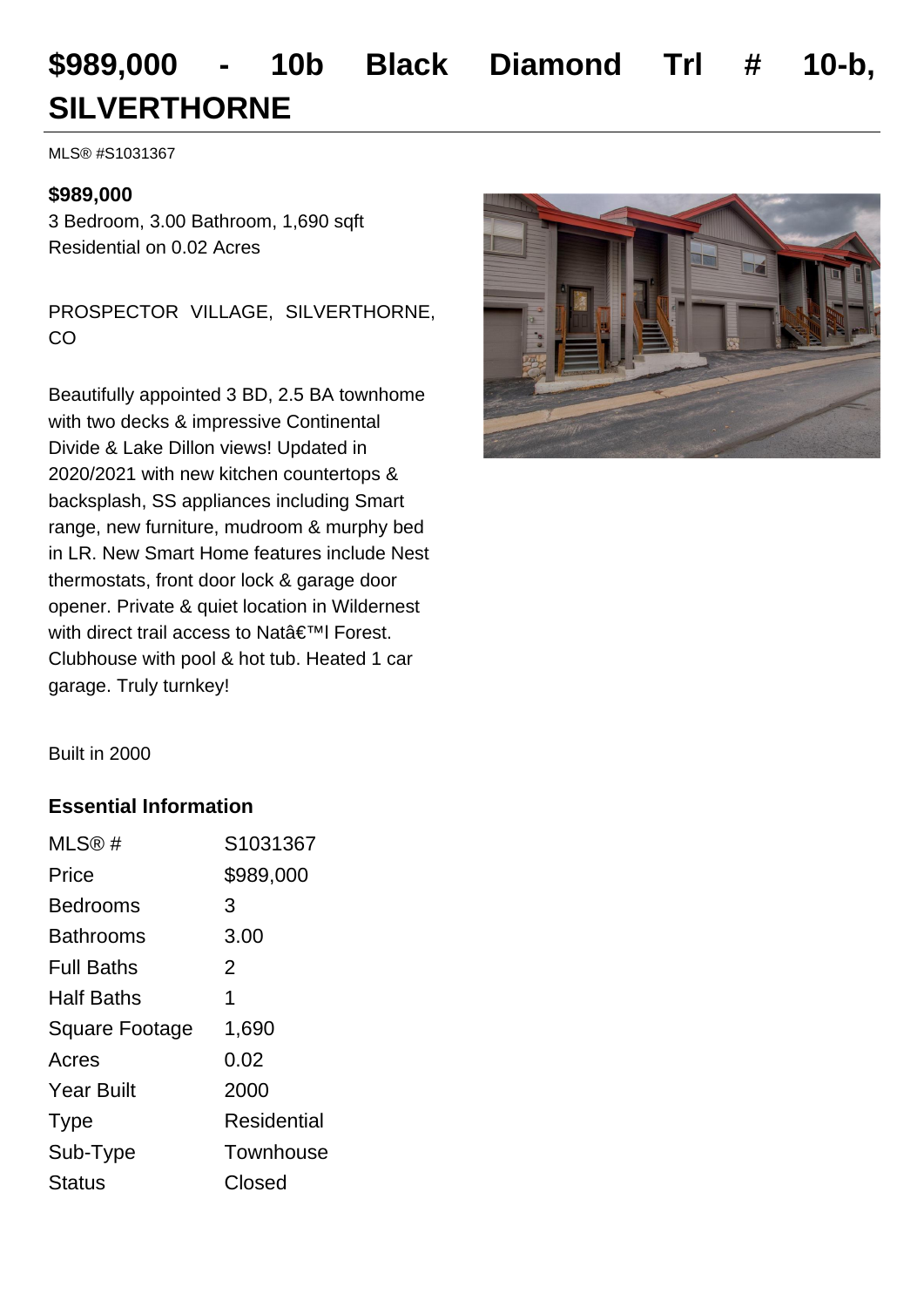## **Community Information**

| <b>Address</b>           | 10b Black Diamond Trl # 10-b                                                                                                                                                   |  |
|--------------------------|--------------------------------------------------------------------------------------------------------------------------------------------------------------------------------|--|
| Area                     | Wildernest/Silverthorne                                                                                                                                                        |  |
| Subdivision              | PROSPECTOR VILLAGE                                                                                                                                                             |  |
| City                     | <b>SILVERTHORNE</b>                                                                                                                                                            |  |
| County                   | Summit                                                                                                                                                                         |  |
| <b>State</b>             | CO                                                                                                                                                                             |  |
| Zip Code                 | 80498                                                                                                                                                                          |  |
| <b>Amenities</b>         |                                                                                                                                                                                |  |
| <b>Utilities</b>         | Electricity Available, Natural Gas Available, Municipal Utilities, Phone<br>Available, Sewer Available, Trash Collection, Water Available, Cable<br>Available, Sewer Connected |  |
| <b>Features</b>          | <b>Near Public Transit</b>                                                                                                                                                     |  |
| Parking                  | Garage, Attached                                                                                                                                                               |  |
| # of Garages             | 1                                                                                                                                                                              |  |
| Garages                  | Garage, Attached                                                                                                                                                               |  |
| View                     | Mountain(s), Lake                                                                                                                                                              |  |
| Has Pool                 | Yes                                                                                                                                                                            |  |
| Pool                     | Community                                                                                                                                                                      |  |
| <b>Interior</b>          |                                                                                                                                                                                |  |
| Interior                 | Carpet, Tile, Wood                                                                                                                                                             |  |
| <b>Interior Features</b> | Fireplace, Cable TV, Vaulted Ceiling(s), Jetted Tub                                                                                                                            |  |
| Annlianoon               | Diebweeber Electric Denge Diepeeel Microweys Heed<br>Eon.                                                                                                                      |  |

| Appliances        | Dishwasher, Electric Range, Disposal, Microwave Hood |  |  | Fan, |
|-------------------|------------------------------------------------------|--|--|------|
|                   | Microwave, Refrigerator, Dryer, Washer               |  |  |      |
| Heating           | Radiant                                              |  |  |      |
| Fireplace         | Yes                                                  |  |  |      |
| <b>Fireplaces</b> | Gas                                                  |  |  |      |

## **Exterior**

| Exterior        | Wood Frame                 |
|-----------------|----------------------------|
| Lot Description | <b>Near Public Transit</b> |
| Roof            | Asphalt                    |
| Construction    | Wood Frame                 |

## **Additional Information**

| Date Listed     | October 14th, 2021 |
|-----------------|--------------------|
| <b>HOA Fees</b> | 410.00             |